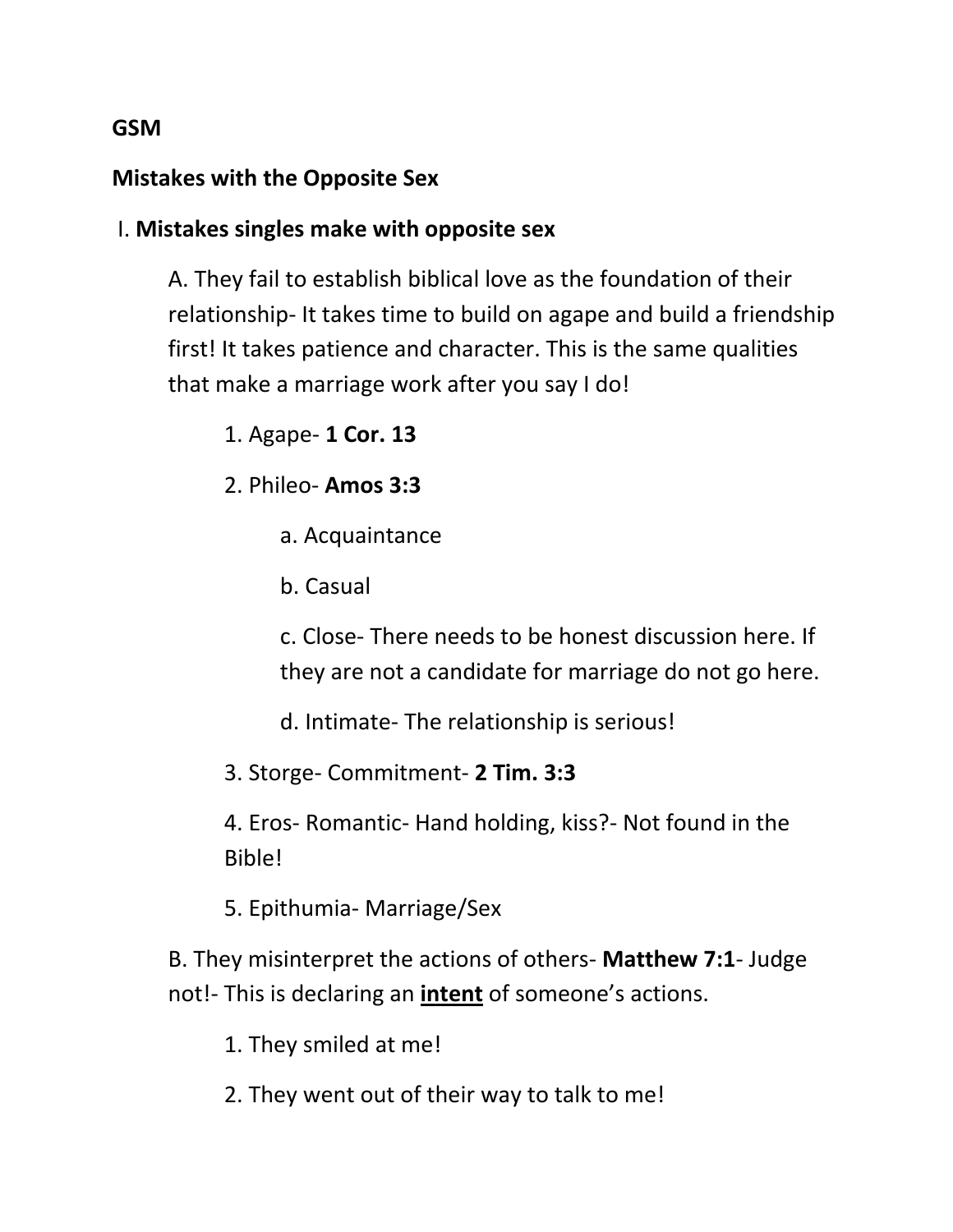3. We have a tendency to make snap judgments about if people like us or don't like us based upon little or no supporting evidence.

4. If you really want to know if someone is interested in you ask them. But if they tell you the answer "no" you need to believe them!

C. They are not honest with each other from the start. **Psalms 51:6**

1. Often one single is not interested in a romantic relationship with someone but another really wants one so they say they are just friends.

2. Some singles lie to themselves and say they are just friends in secret hopes things will change. THEY WON'T-MOVE ON!!

3. Ladies- Be blunt in a nice way with guys. They do not take hints well.

D. They hang on to hopes of having a relationship with people that are not interested in them. MOVE ON!! - Forbidden fruit is desirable! Often a single will hang on in hopes of someone else liking them because they don't want them! They want to gain their acceptance and love. It is about them and not love. If they got that person they then would not want them. Ex. **2 Samuel 13**

1. If God has chosen someone for you then He will put you on their heart.

E. They often avoid or ignore warning signals. **Prov. 22:3, 27:12**